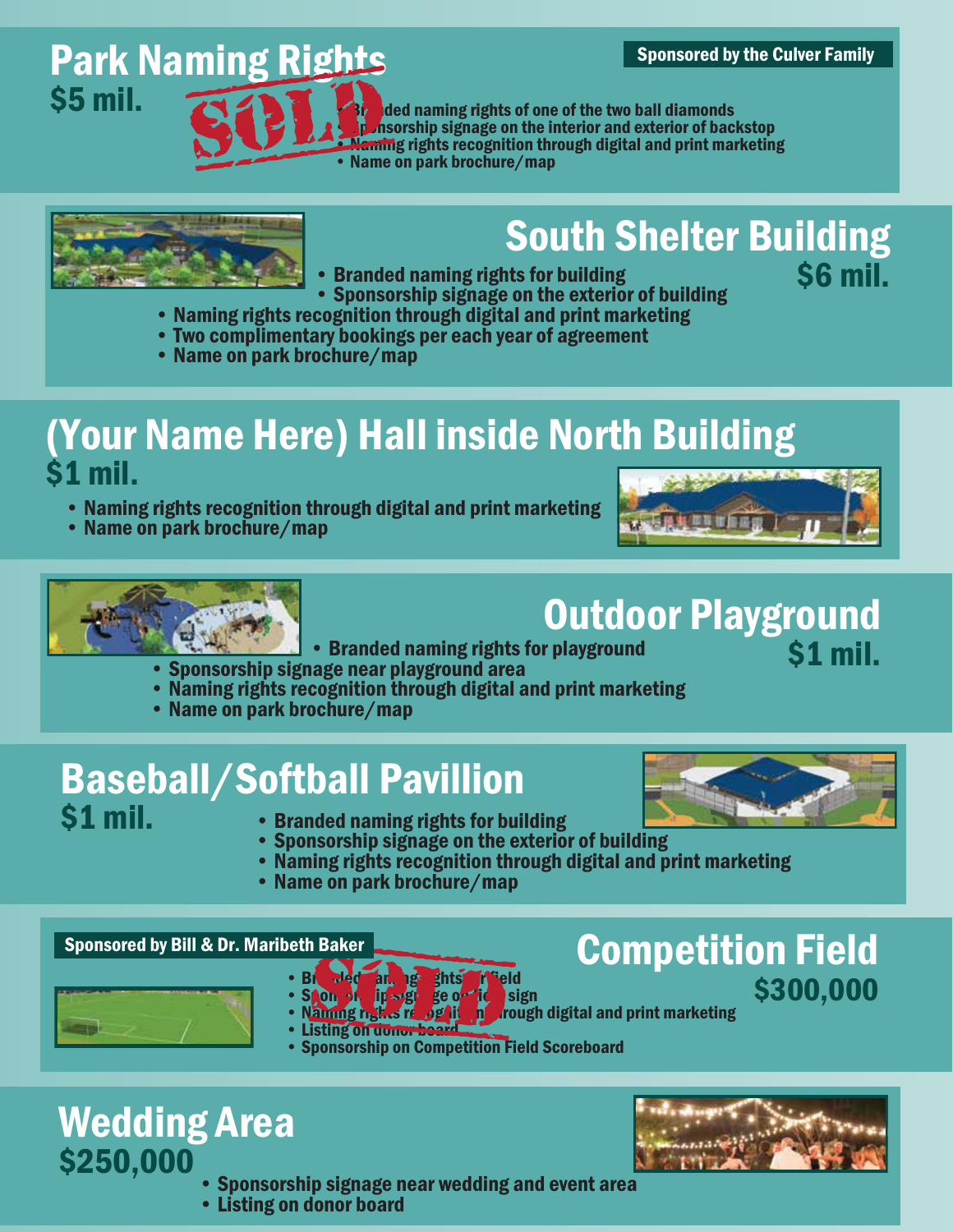

Heated Storage Shed<br>\$250,000 **• Sponsorship signage on storage shed** • Listing on donor board

### **Outdoor Ninja Workout Area<br>\$250,000**

- Sponsorship signage near workout area
- Listing on donor board



\$250,000





- Branded naming rights for shelter
- Naming rights recognition through digital and print marketing
- Listing on donor board



Sponsored by the Litscher Family

Open Air Shelter

- 
- 



1 Sponsored by Brian Dischler Family

#### • Branded naming rights of the softball field.

#### Softball Field \$225,000

- 
- Sponsorship signage on the interior and exterior of backstop • Naming rights recognition through digital and print marketing
- Listing on donor board & name on Softball Field Scoreboard

#### Synthetic Ice Rink \$200,000

- Branded naming rights for outdoor ice rink
- Sponsorship signage on ice rink sign
- Naming rights recognition through digital and print marketing
- Listing on donor board
- 66' x 50' allowing for 70 skaters





#### • Sponsorship signage near golf simulator

• Listing on donor board

### Golf Simulator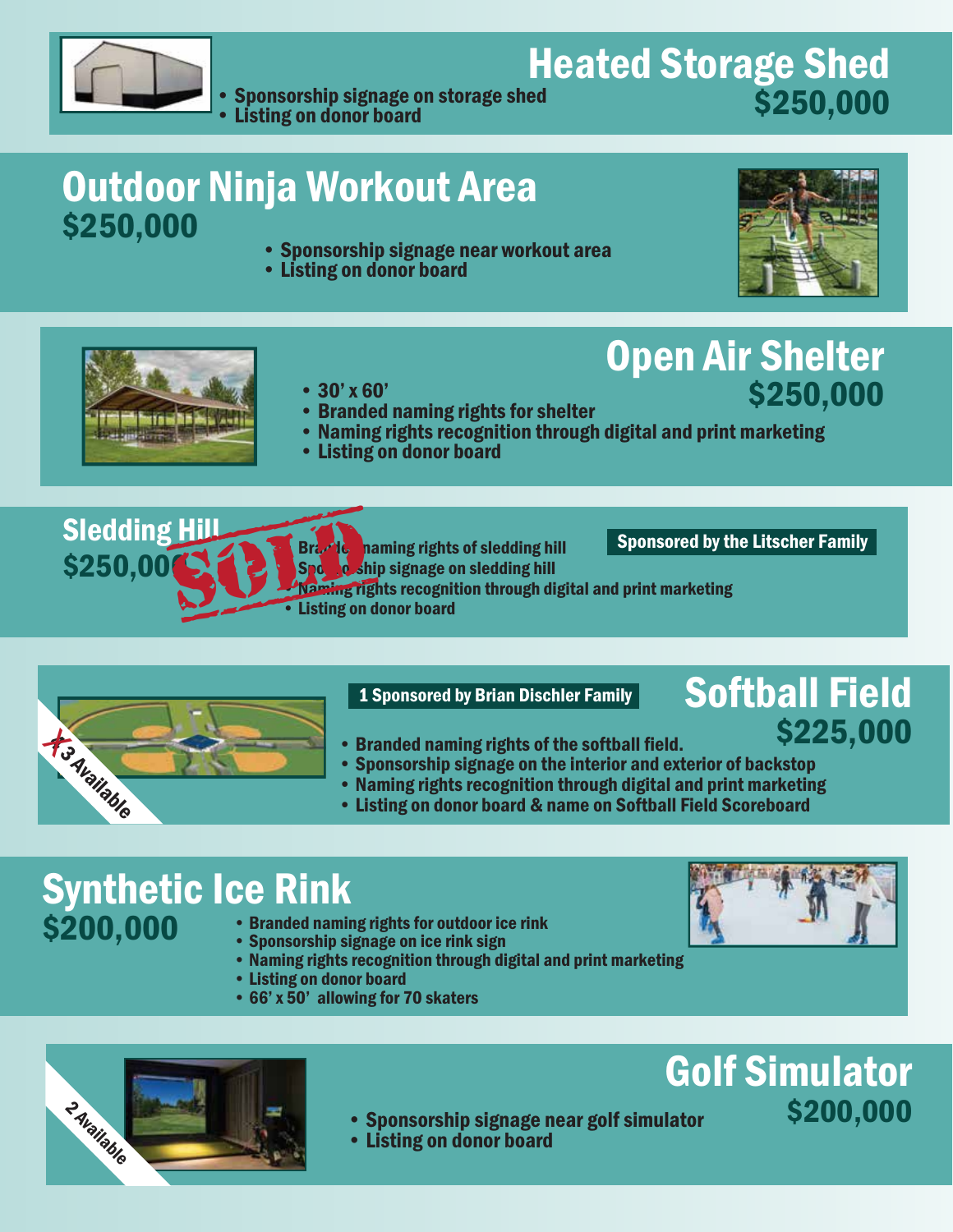

Sponsored by Milwaukee Valve







Sponsored by Meise Construction

Multi-Purpose \$125,000 ti - **Purpose Fights.**<br>
A by Quartz & UW Health, Viliage Femily Lental<br>
Kraemer Brothers, RHD Plumbing Inc.

Sponsored by Quartz & UW Health, Village Family Dental,





• Sponsorship signage on shed<br>• Listing on donor board

### North Playground Large Slide & Tower \$110,000

- Sponsorship signage near playground area
- Listing on donor board



**Water Shed<br>\$125,000** 



### Lighted North Plaza • Sponsorship signage near north plaza \$100,000

- 
- Listing on donor board



Sponsored by Quartz & UW Health, Anonymous, Kwik Trip Inc., Sauk Prairie Healthcare



1 Sponsored by Weaver Auto Parts, 1 Sponsored by Bank of Prairie du Sac, 1 Sponsored by Donna Knickmeyer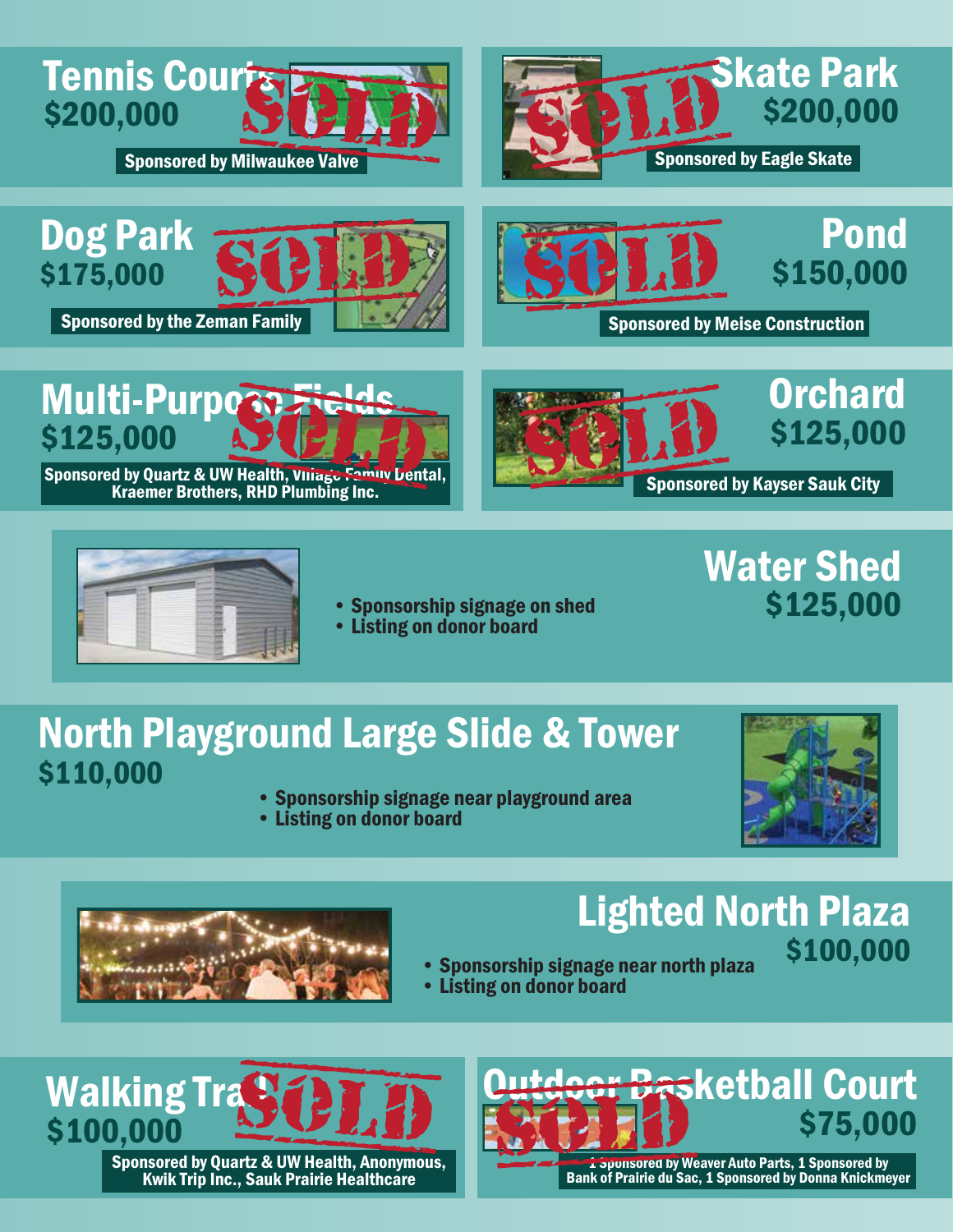

### North Playground Level X Ally Rope Climber

- \$75,000 Sponsorship signage near playground area
- Listing on donor board

### **North Playground Seated Spinner**<br>\$60,000 **Consecution** Spansorship signage near playground

• Sponsorship signage near playground area • Listing on donor board



\$50,000



- Branded naming rights for one of eight courts Pickleball Courts
- Sponsorship signage on the interior by one of the courts • Listing on donor board

3 Sponsored by Darlene & Deanna Ballweg & Dana Fahrenbach, 1 Sponsored by McFarlanes, 1 Sponsored by Tom & Pat Schwarz, 1 Sponsored by Prem Meats, 1 Sponsored by Consumers Cooperative Oil Co.

### **Shade Structure**<br>\$50,000 Sponso

- Sponsorship signage on shade structure
- Listing on donor board





### **Fireplace in North Building<br>\$50,000**

- Listing on donor board<br>• Plaque near fireplace
- 

# Large Handicap Accessible Pier<br>
• 10' x 25' Pier Sandonorus Lecusored by McFarlanes<br>
• Sign on Pier

- 
- $$50,000$   $\cdot$  10' x 25' Pier • Sign on Pier





### Lighted Sand Volleyball Courts<br>
ship signage near court<br>
540,000

- **Sponsorship signage near court**
- Listing on donor board

### **Outdoor Gas Firepit<br>\$40,000 Sapproxy**

Sponsored by The McAuliffe Family

- Sponsorship signage near firepit
- Listing on donor board

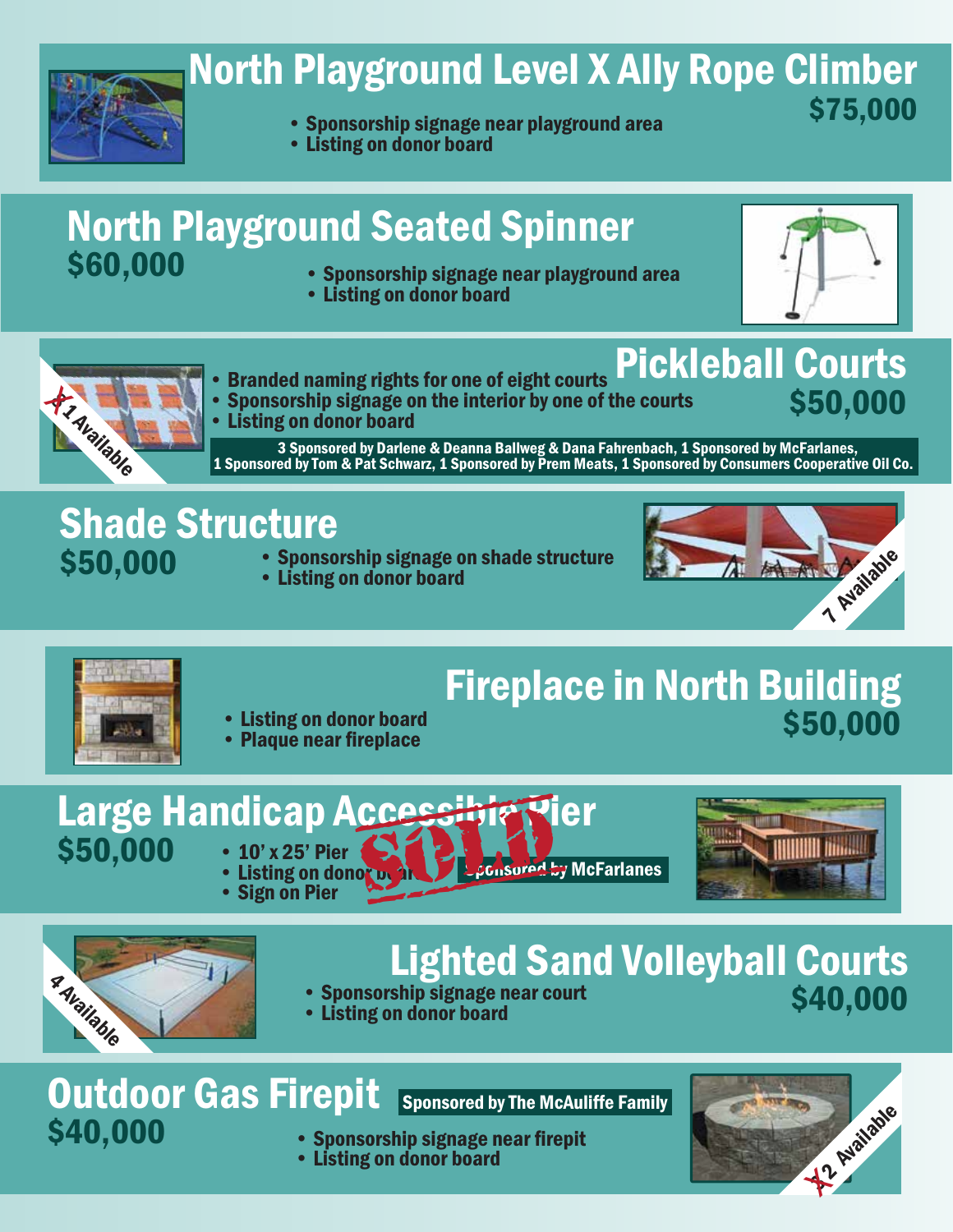### **North Playground Swing Set<br>\$40,000 Campos Concercial Strage near nla**

- **Sponsorship signage near playground area**
- Listing on donor board



Fishing Pier



- 10' x 15' Pier \$35,000
- Listing on donor board
- Sign on Pier

#### Grandstand \$35,000

• Sponsorship signage on grandstand bleacher near main competition field • Listing on donor board



### **Concrete Shuffleboard**<br>Ige on shuffleboard<br>\$35,000

- Sponsorship signage on shuffleboard<br>• Listing on donor board
- 

### **Concrete Foosball Table<br>\$30,000 • Sponsorship engraved on**

- **Sponsorship engraved on side of concrete** foosball table
- Listing on donor board



### **Concrete Ping Pong**<br>on side of concrete \$30,000

- Sponsorship engraved on side of concrete ping pong table  $\frac{3}{4}$ <br> $\frac{3}{4}$   $\frac{3}{4}$ <br> $\frac{3}{4}$ <br> $\frac{3}{4}$ <br> $\frac{3}{4}$ <br> $\frac{3}{4}$ <br> $\frac{3}{4}$ <br> $\frac{3}{4}$ <br> $\frac{3}{4}$ <br> $\frac{3}{4}$ <br> $\frac{3}{4}$ <br> $\frac{3}{4}$ <br> $\frac{3}{4}$ <br> $\frac{3}{4}$ <br> $\frac{3}{4}$ <br> $\frac{3}{4}$ <br> $\frac{3}{4}$ <br> $\frac{3}{4}$ <br> $\frac{3}{4}$ <br> $\frac{3}{4}$ <br> $\frac{3}{4}$ <br>
	- Listing on donor board

### **Bleachers**<br>\$25,000

• Sponsorship name plate on bleacher • Listing on donor board



### North Playground 2-5 Year Old Playground Structure



- $\bullet$  Sponsorship signage near playground area  $\bullet$  S25,000  $\bullet$
- Listing on donor board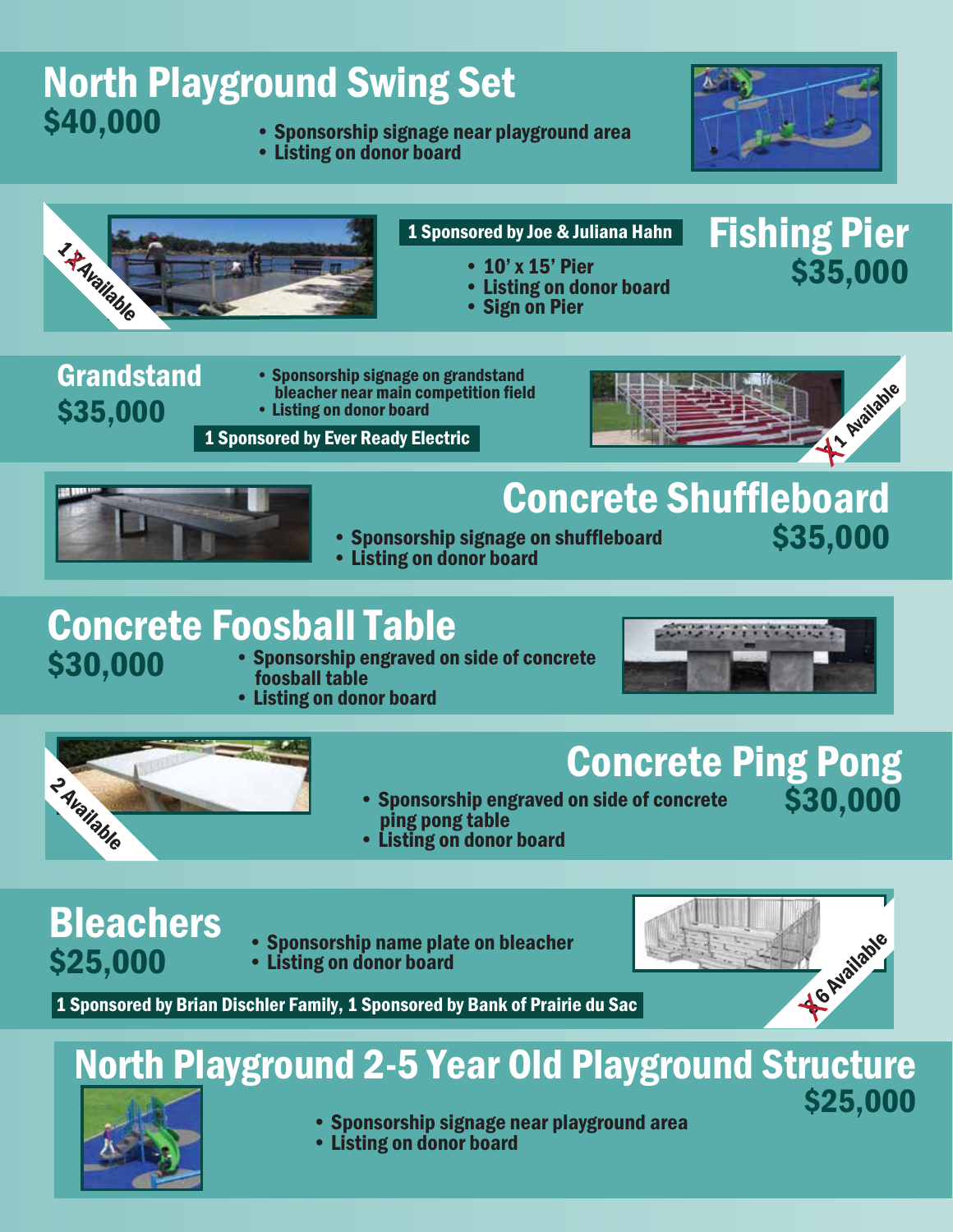

#### • Sponsorship plaque outside batting cages Batting Cages

• Listing on donor board

Sponsored by Bank of Prairie du Sac

### **Gaga Pit<br>\$20,000**

- Sponsorship signage on gaga pit
- Listing on donor board











\$25,000

1 Sponsored by Mayberry Electric, 1 Sponsored by Dorf Haus, 1 Sponsored by Schwarz Insurance



1 Sponsored by State Farm,<br>1 Sponsored by Meyer Insurance

bag toss set<br>Listing on donor board





#### Picnic Table \$10,000

- Sponsorship plaque on picnic table
- Listing on donor board

## **Park Bench<br>\$10,000**

- Sponsorship name plate on park bench<br>• Listing on donor board
- 





- **ADA Water Fountain**
- Sponsorship plaque on/near fountain<br>• Listing on donor board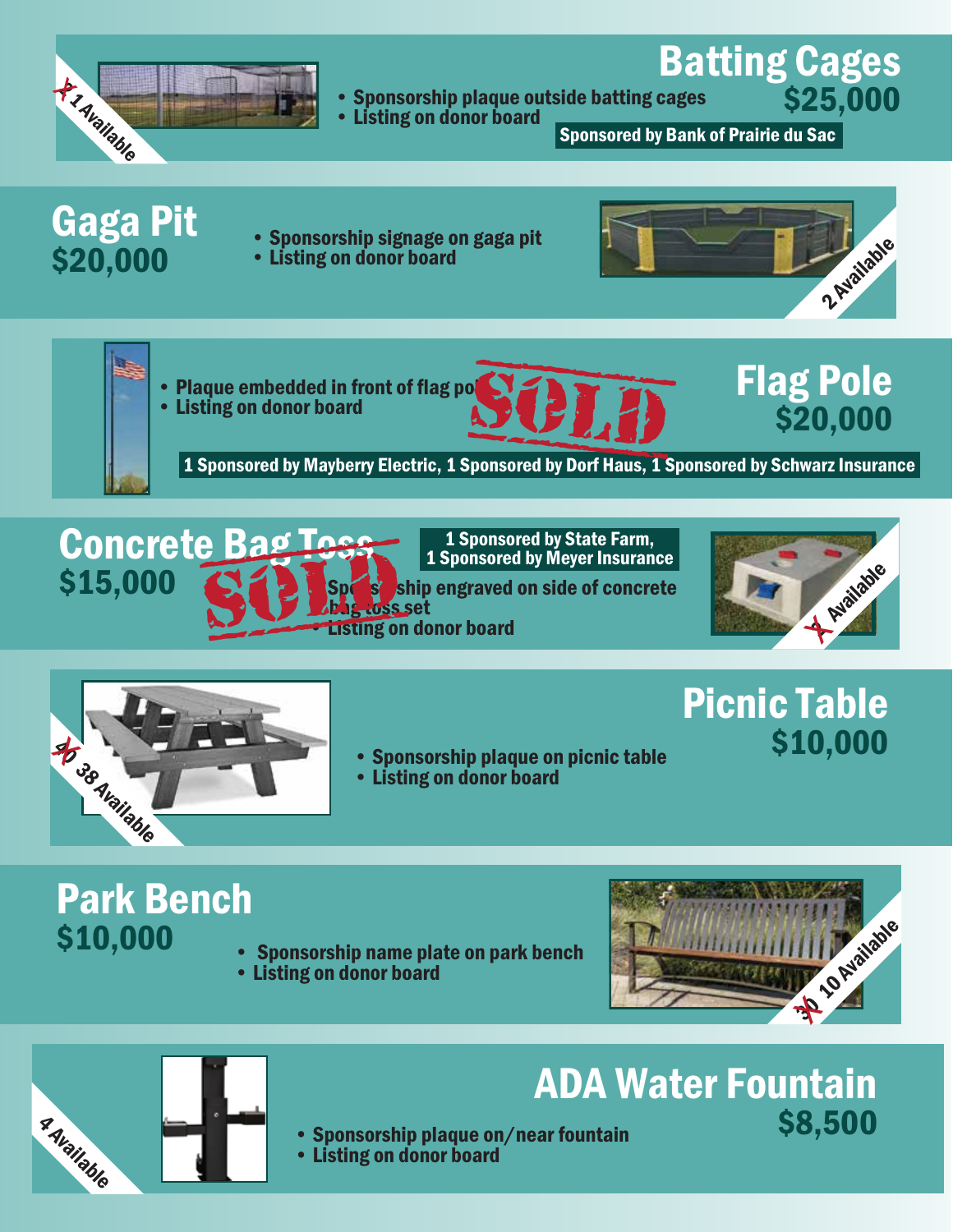

- 
- 



Player Bench



- Sponsorship name plate on player bench
- Listing on donor board

### Indoor Board Games & Display Cabinet<br>\$5,000 Scrabble Scrabble Sorry Shoots &

- \$5,000 Various Indoor Games, Such As
	-
- Yahtzee Uno Life • Plaving Cards
- 
- Shoots & Ladders<br>• Life



\$7,500

**Bike Repair Station** 



### Patio Tables/Chairs \$5,000  $$5,000$ <br>• Listing on donor board<br>• Sponsorship name plate on table  $\frac{1}{3}$



• Listing on donor board<br>• Sponsorship name plate on table



#### Bike Rack \$5,000

• Listing on donor board

#### Trees \$2,500

- Name listed on tree donor art piece
- 





#### Bat & Helmet Rack \$2,500

- Sponsorship name on rack
- Listing on donor board

### Outdoor Heater \$2,500

• Listing on donor board



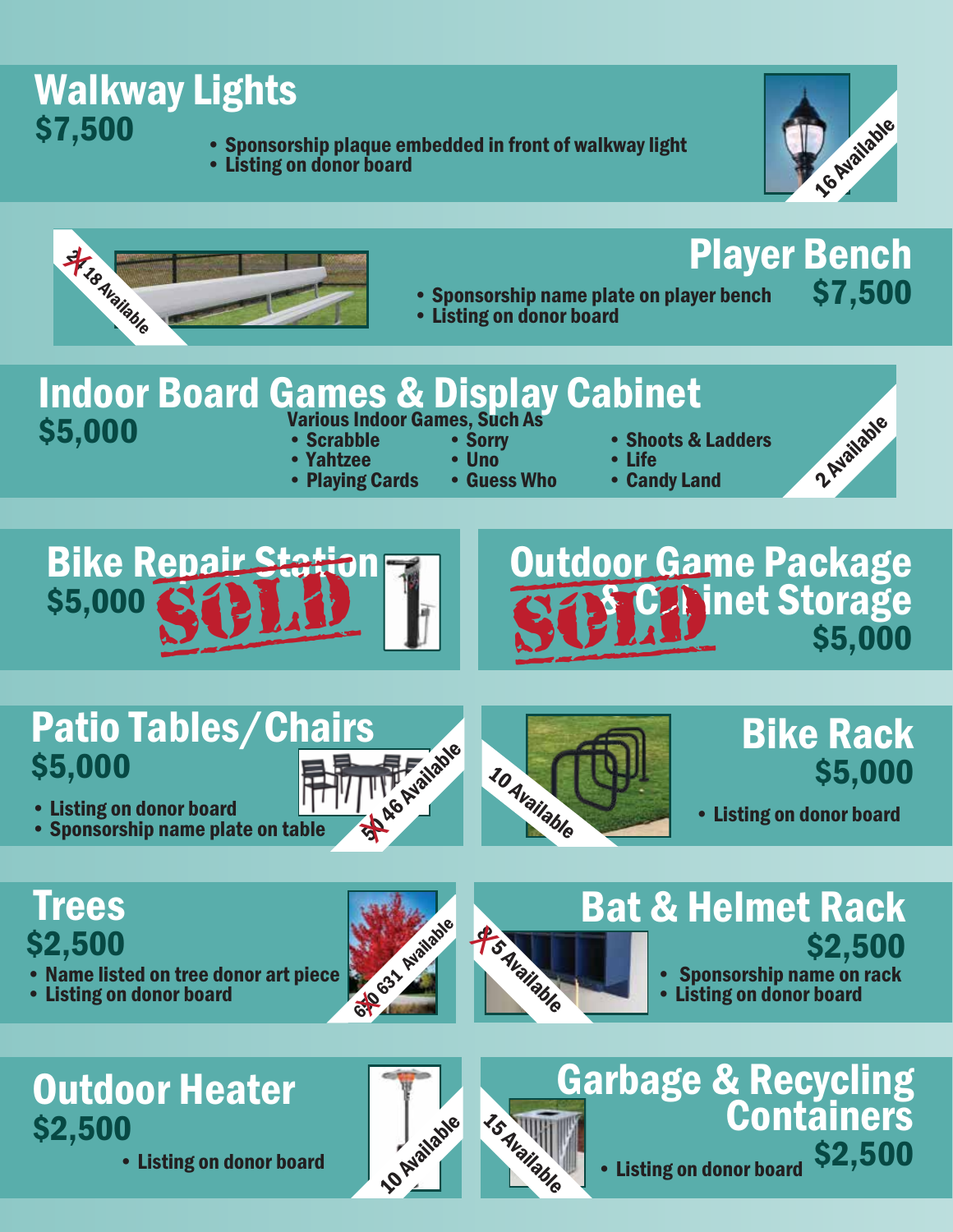### Individual Contribution Levels

All contributions will be listed on donor board.

### Individual's Support

| <b>Hall of Fame Player</b> | \$250,000             | <b>Team Captain</b> | \$5,000 - \$9,999 |
|----------------------------|-----------------------|---------------------|-------------------|
| <b>MVP</b>                 | \$100,000 - \$249,999 | <b>Team Player</b>  | \$2,500 - \$4,999 |
| <b>All Star</b>            | \$75,000 - \$99,999   | $#1$ Fan            | $$1,000 - $2,499$ |
| <b>Rising Star</b>         | \$50,000 - \$74,999   | <b>Booster</b>      | \$500 - \$999     |
| <b>Rookie of the Year</b>  | \$25,000 - \$49,999   | <b>Tailgater</b>    | \$250 - \$499     |
| <b>Conference Champion</b> | \$10,000 - \$24,999   | <b>Water Boy</b>    | $$100 - $249$     |

### Simple Gift Options

#### 1. Cash

Making a cash gift by check or credit card is the simplest and fastest way of supporting the Friends of Sauk Prairie Parks and Recreation. Your gift immediately goes to work helping us build a large-scale community park. Gifts can be pledged over five years and we can accommodate automatic withdrawals from a bank account or recurring charges on a credit card at intervals you select (e.g. monthly). Consider a donation as a memorial to a loved one, or in the name of your children.

### 2. Securities

Beyond helping build a large-scale community park, there may be significant tax advantages to you when you donate appreciated stocks, bonds or mutual fund shares that you've held for more than one year. It's a simple process to transfer appreciated securities and we will provide transferring instructions to your broker at your request.

#### 3. Bequest

Another option for giving to the Friends of Sauk Prairie Parks and Recreation that has virtually no effect on your current standard of living is to include a bequest for the Friends of Sauk Prairie Parks and Recreation in your will or living trust. As an alternative to a bequest, you could list the Friends of Sauk Prairie Parks and Recreation as the beneficiary for all or part of a bank account, brokerage account, IRAs, or life insurance policy by simply completing a Change of Beneficiary form. You could also consider Friends of Sauk Prairie Parks and Recreation for a Qualified Charitable Distribution from an IRA.